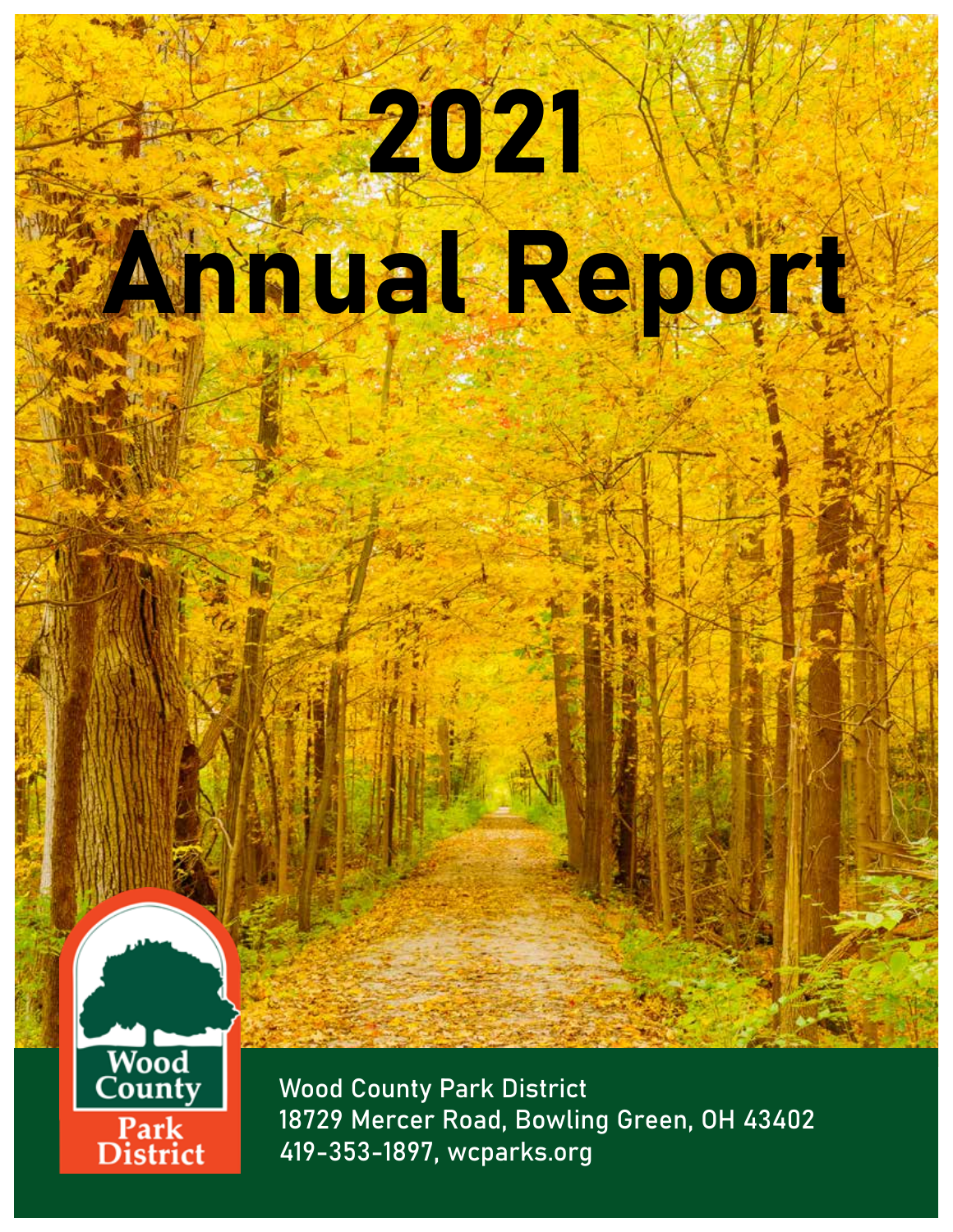### Local Park Improvement Grants



Each year the Wood County Park Disrtrict provides \$100,000 in grant awards to Wood County municipalities for local park improvements which enhance the lives of Wood County Citizens.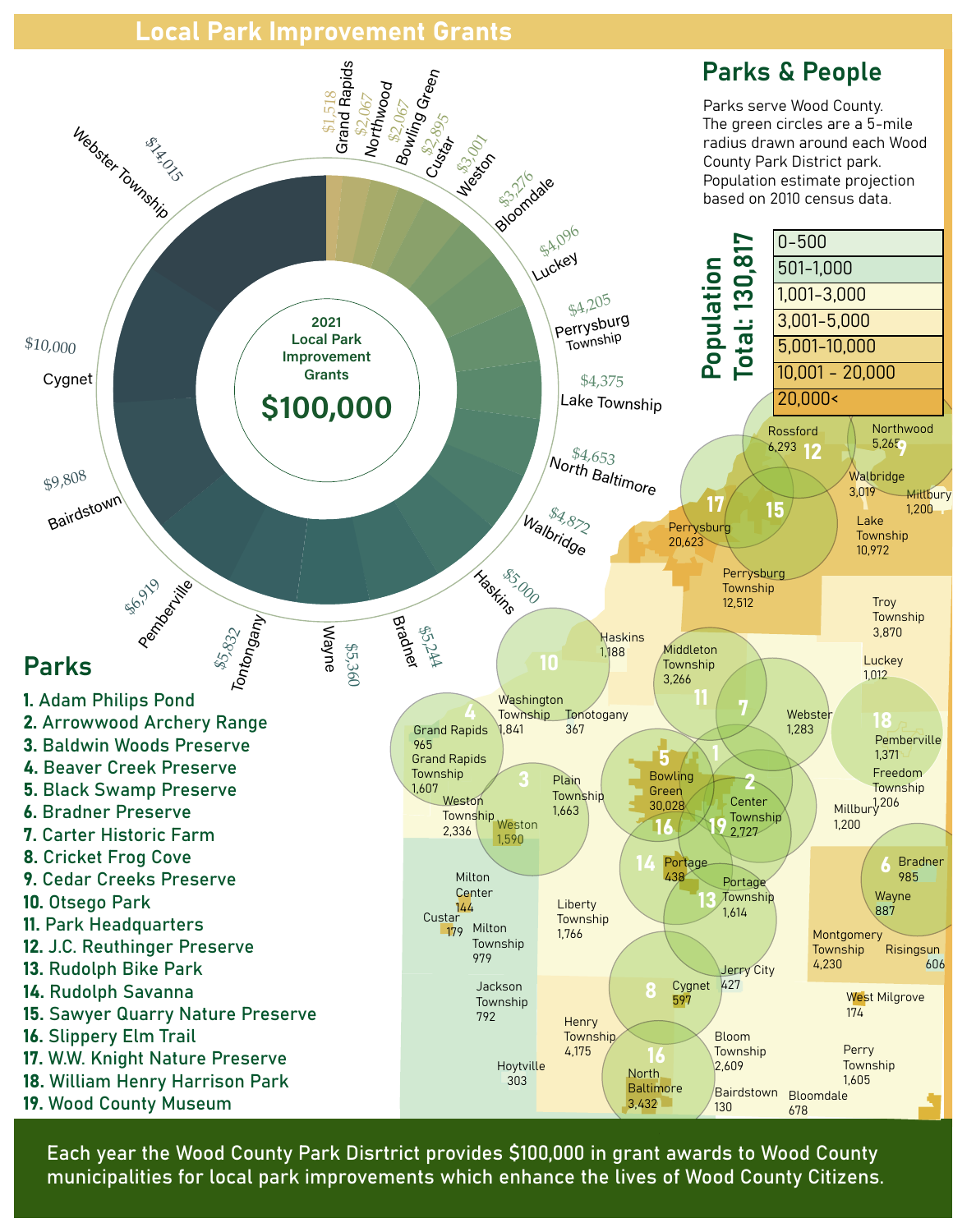## Wood County Park District 2021 Service





#### Board of Park Commissioners

Sandy Wiechman, Chair Kimberly Rose, Vice Chair Tom Myers, Bill Cameron, Dennis Parish, Past Chair

#### Park District Employees Serving Wood County

29 full-time employees, 4 part-time

Chris Smalley, Director Kristin Long, HR & Office Manager Steve Thomson, Park Police Chief Steve True, Construction Manager Rob Brian, Operations Manager Eric Scott, Stewardship Coordinator Jim Witter, Program Coordinator

## What's New

New targets added to the Arrowwood Archery Range. New section opened at Baldwin Woods Preserve. Carter Historic Farm traditional life skills & Heritage Farm Fest event. Native Prairie work at Cedar Creeks Preserve. New playground at Otsego Park. Seeding and establishing wetland at J.C. Reuthinger Preserve. Ann B. Sawyer Interpretive Center Opened at the Sawyer Quarry Nature Preserve. Bee Nursery and sensorygarden installation at W. W. Knight Nature Preserve with the Country Garden Club. New 10-acre addition seeded with native plants at William Henry Harrison. Masked Hero Geochase won 2nd place for 2021 Programs & Events from the Ohio Parks & recreation Association.

Public Programs: 267 Requested Programs: 214 Park Police responded to 370 Service Calls

The Wood County Park District has many valuable community partners including: The Friends of the Wood County Parks, The Wood County Museum, Wood County Historical Society, The Green Ribbon Initiative, Wild Ones, Safe Communities of Wood County, Metroparks Toledo, Bowling Parks & Recreation Association, Red Squirrel Society, 4-H, WCDPL, Way Library, Audobon Society, Monarch Watch, Ohio State University: 4-H, Ohio Certified Volunteer Naturalists and Master Gardener programs, Visit BG Ohio, Bowling Green Chamber of Commerce, Perrysburg Chamber of Commerce, TMACOG, Toledo Zoo Teens, Ohio Collaborative Community - Police Advisory Board, Nature's Nursery, Black Swamp Conservancy, Country Garden Club of Perrysburg, and many, many more.

Volunteers are essential to our accomplishments and offerings in CONSERVATION, EDUCATION, RECREATION, and HERITAGE. Thank you, Volunteers! Get started: wcparks.org/volunteer